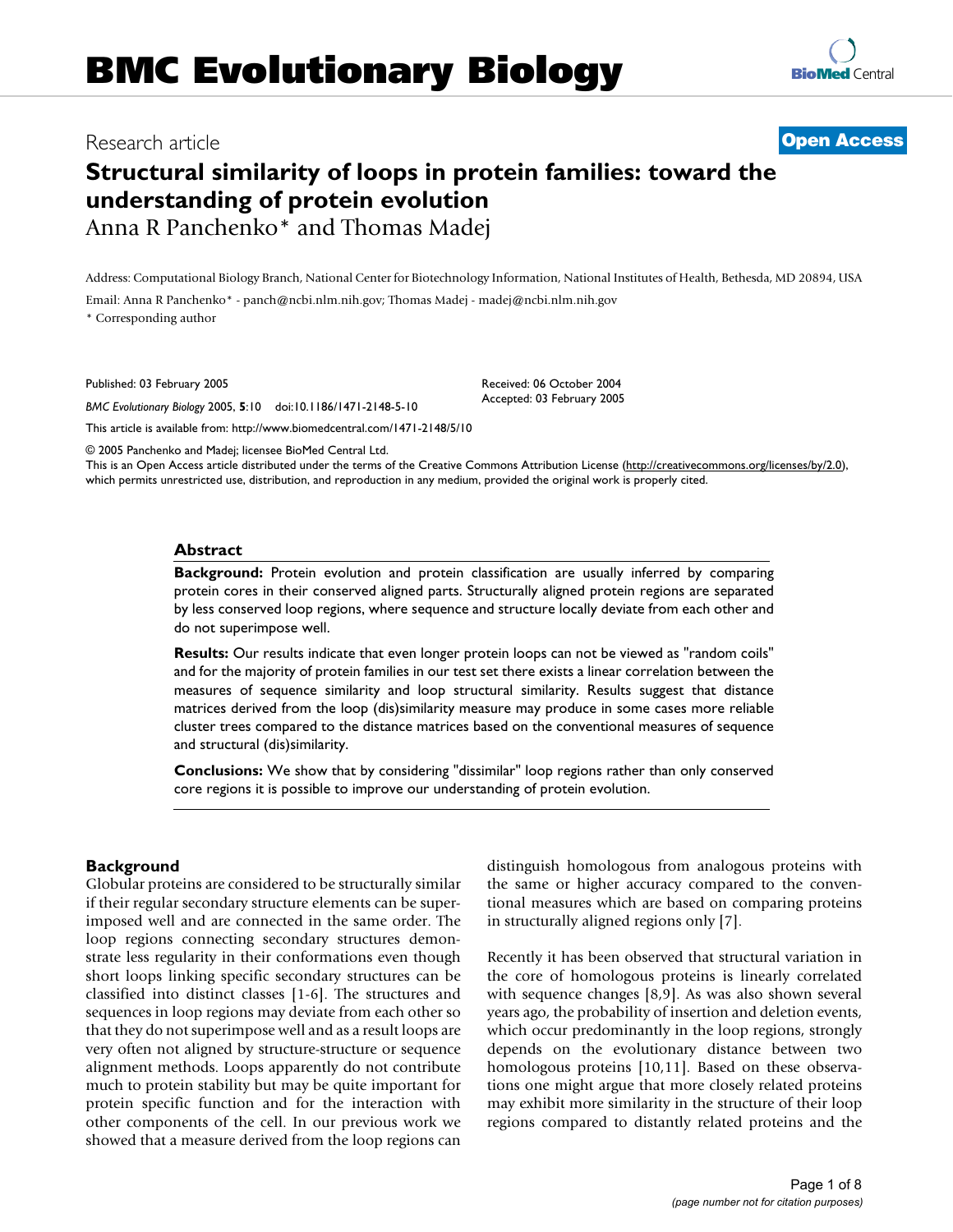structural loop (dis)similarity should correlate with evolutionary distance.

To check this hypothesis we performed an analysis of structural variation in the loop regions within different homologous protein families using a recently introduced new measure of loop similarity [7]. This new measure is based on the concept of the Hausdorff metric, which is used in mathematical topology to define a distance between two point sets of a metric space. It does not require an alignment or one to one correspondence between two point sets. We show that there exists a linear correlation between the average structural change in the loop regions and the evolutionary distance, which allows us to use the loop (dis)similarity measure for inferring the phylogenetic history of homologous protein families.

# **Methods**

# *Test set*

To select sets of homologous proteins the Conserved Domain Database (CDD) version 1.62 was taken, which can be accessed at [12]. The CDD collection of protein domain alignments included curated CDDs [13] and preprocessed domain families imported from SMART and PFAM, altogether 6222 protein domain families[14]. Upon import, the sequences from SMART/PFAM alignments with more than 75% identity with known structures were substituted by the most similar structures from the Protein Data Bank [15].

Each CDD family was decomposed into a set of pairwise structure-structure alignments. Structural alignments were computed by the VAST algorithm [16] and only those structures which had more than 80% mutual overlap between the VAST alignment footprint and CDD footprint were considered in the analysis. The footprint for a given sequence was defined as a region between the first and the last residues aligned by VAST or CDD. Those families containing short sequence repeats and having average alignment length less than 50 residues were excluded from the test set. The structural pairs within the remaining CDD families were disregarded if at least one of the following conditions held true:

- at least one structure in a pair had X-ray resolution of greater than 3.0 Å

- the Blast E-value calculated for the VAST alignment exceeded 0.01

- at least one structure in a pair contained a chain discontinuous domain inconsistently aligned between VAST and CDD

The "loop" was defined as a region between two consecu- tive aligned secondary structure elements and:

- at least one structure in a pair contained more than 25% of its nonaligned loops with missing residues.

To ensure that protein families span a wide range of sequence similarity, all families were examined and those having less than 30% sequence identity span were not considered in further analysis. The redundancy between protein families was checked by using the procedure implemented in the CDART algorithm [17] and not more than 2 protein families from the same CDD cluster were retained in the final test set. At the end, the test set comprised 59 CDD families with more than 10 structurally aligned pairs of homologs. This test set covered a wide range of functional and structural classes and the list of test families together with their length, number of protein pairs and correlation coefficients is shown in Table [1.](#page-2-0)

# *Measures of structural and sequence similarity*

To measure the sequence similarity between homologous proteins from the same family we used a Blast bitscore normalized by the alignment length. Among structure similarity measures used in this paper, two of them, RMSD and alignment-based Hausdorff measure (AHM) were computed by comparing the proteins in structurally aligned regions, while the loop-based Hausdorff measure (LHM) quantified the difference in the loop regions.

The root mean squared deviation (RMSD) was calculated using the superposition algorithm due to McLachlan [18]. The AHM and LHM measures were based on the mathematical concept of Hausdorff distance[19]. Let  $A = \{a_1, \ldots, a_n\}$  $a_m$ } and *B* = { $b_1$ ,...,  $b_n$ } be finite point sets in a Euclidean space. The Hausdorff distance between the sets *A* and *B* is then defined by:

 $d_H(A, B) = \max \{ \min_j d(a_1, b_j), ..., \min_j d(a_m, b_j), \min_i d(a_i, b_j) \}$  $b_1$ ),..., min <sub>*i*</sub>  $d(a_i, b_n)$ } (1)

Here the terms  $d(a_i, b_j)$  denote the usual Euclidean distance between the points. In other words, the Hausdorff distance between the sets *A* and *B* is the smallest distance such that every point  $a_i \in A$  is within this distance of some point *bj* ∈ *B* and vice versa. Hausdorff distance can be calculated under the assumption that the *C*α atoms for both structures are in a common coordinate frame which is defined by the structural alignment between two domains. The Hausdorff measure for loops (LHM) was calculated as an average of Hausdorff distances over all loops in the protein pair, where  $n<sub>s</sub>$  is the number of aligned secondary structure elements:

$$
HM = \frac{1}{n_s - 1} \sum_{i=1}^{n_s - 1} h_i.
$$
 (2)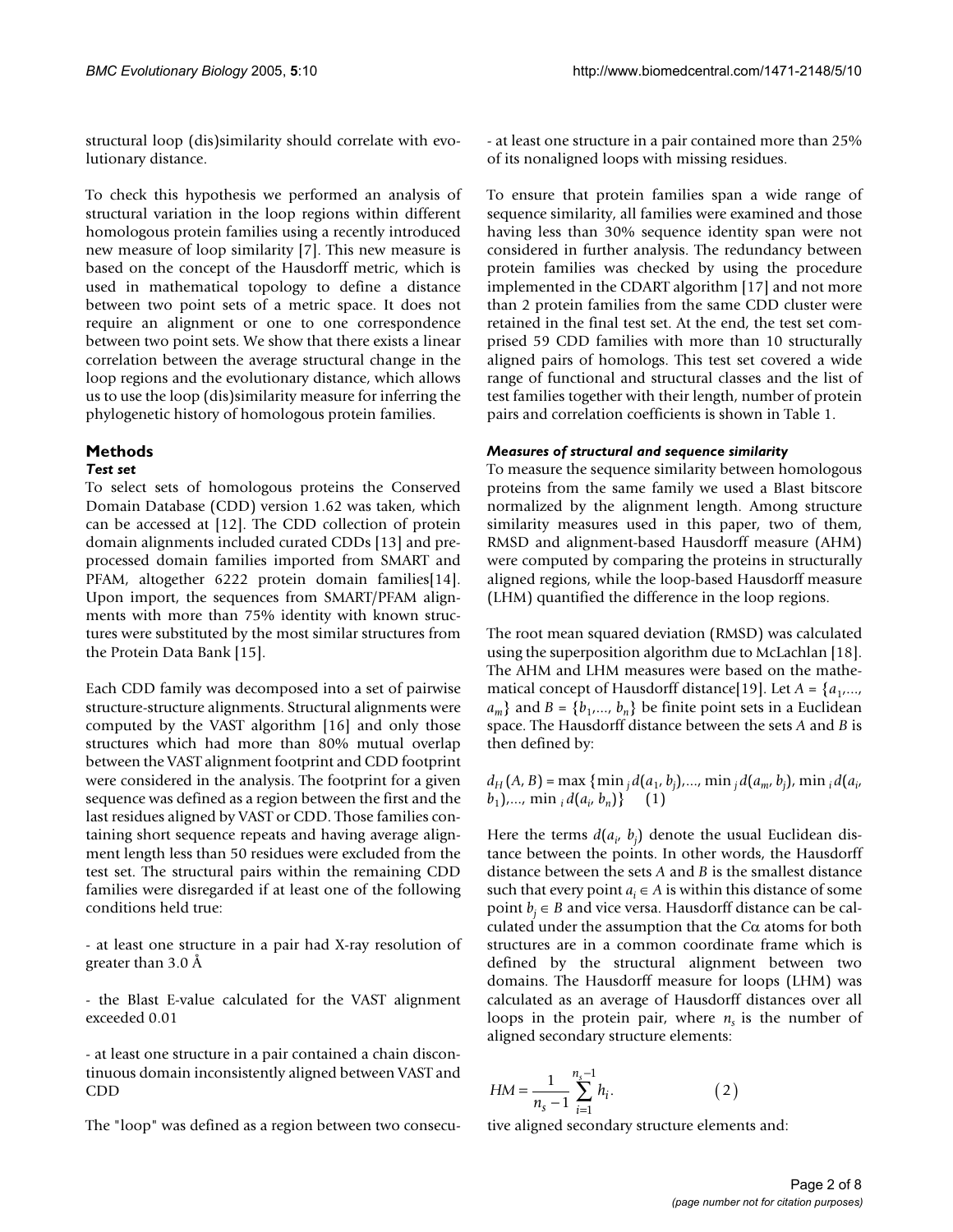<span id="page-2-0"></span>**Table 1: List of the names of 59 test protein families together with their CDD accession names, lengths, number of protein pairs, Pearson correlation coefficients between LHM (AHM) and normalized Blast bitscore. The families are ordered with respect to decreasing quality of LHM correlation. The supplementary table is available at [27].**

| <b>Family name</b> | CDD acc    | Length     | #Obs | AHM     | LHM     |
|--------------------|------------|------------|------|---------|---------|
| Xylose_isom        | pfam00259  | 38 I       | 28   | -0.99   | $-0.98$ |
| MHC I              | pfam00129  | 175        | 28   | -0.95   | -0.96   |
| <b>PTPc</b>        | smart00194 | 248        | 25   | $-0.92$ | $-0.96$ |
| <b>IPT</b>         | smart00429 | 97         | 21   | $-0.90$ | $-0.94$ |
| ZnMc_l             | smart00235 | 137        | 34   | $-0.83$ | $-0.94$ |
| RNAse_Pc           | cd00163    | 99         | 25   | $-0.82$ | $-0.94$ |
| gpdh_C             | pfam02800  | 153        | 39   | $-0.72$ | $-0.93$ |
| Aamy_C             | smart00632 | 81         | 31   | $-0.94$ | $-0.90$ |
| peroxidase         | pfam00141  | 240        | 48   | $-0.90$ | $-0.90$ |
| copper-bind        | pfam00127  | 81         | 87   | $-0.84$ | $-0.89$ |
| CBM_20             | pfam00686  | 94         | 15   | $-0.91$ | $-0.89$ |
| RnaseA             | pfam00074  | 98         | 44   | $-0.48$ | $-0.87$ |
| lGv                | cd00099    | 105        | 133  | $-0.78$ | $-0.86$ |
| ADH_zinc_N         | pfam00107  | 337        | 64   | $-0.93$ | $-0.86$ |
|                    | pfam02866  | 143        | 29   | -0.93   | $-0.86$ |
| ldh_C<br>RIP       |            |            |      |         |         |
|                    | pfam00161  | 232        | 28   | $-0.87$ | $-0.85$ |
| Peptidase_C1       | pfam00112  | 200<br>134 | 55   | $-0.82$ | $-0.85$ |
| ZnMc_2             | cd00203    |            | 23   | $-0.87$ | $-0.85$ |
| <b>PROF</b>        | cd00148    | 120        | 15   | $-0.90$ | $-0.85$ |
| plant_peroxidase   | cd00314    | 236        | 76   | $-0.90$ | $-0.83$ |
| alpha-amylase_C    | pfam02806  | 78         | 39   | $-0.93$ | $-0.82$ |
| sodcu              | pfam00080  | 139        | 15   | $-0.98$ | $-0.81$ |
| fer2 <sub>1</sub>  | cd00207    | 78         | 38   | $-0.86$ | $-0.80$ |
| Pept_CI            | smart00645 | 202        | 90   | $-0.86$ | $-0.79$ |
| ferritin           | pfam00210  | 152        | 19   | $-0.94$ | $-0.79$ |
| ldh                | pfam00056  | 135        | 44   | $-0.82$ | $-0.78$ |
| SH <sub>2</sub>    | pfam00017  | 86         | 21   | $-0.48$ | $-0.78$ |
| flavodoxin         | pfam00258  | 143        | 26   | $-0.88$ | $-0.78$ |
| EFh                | cd00051    | 57         | 59   | $-0.75$ | $-0.77$ |
| $r$ hv_l           | cd00205    | 195        | 71   | $-0.86$ | $-0.76$ |
| $LYZI_I$           | smart00263 | I 16       | 67   | $-0.66$ | $-0.75$ |
| aldo_ket_red       | pfam00248  | 277        | 28   | -0.93   | $-0.73$ |
| COesterase         | pfam00135  | 485        | 28   | $-0.80$ | $-0.72$ |
| TIG                | pfam01833  | 89         | 39   | $-0.90$ | $-0.72$ |
| $fer2_2$           | pfam00111  | 69         | 73   | $-0.77$ | $-0.70$ |
| beta-lactamase     | pfam00144  | 264        | 45   | $-0.90$ | $-0.70$ |
| rhv_2              | pfam00073  | 216        | 95   | $-0.86$ | $-0.70$ |
| GLECT              | cd00070    | 124        | 28   | $-0.80$ | $-0.67$ |
| globin             | pfam00042  | 133        | 96   | $-0.74$ | $-0.66$ |
| $GST_C$            | pfam00043  | 107        | 77   | $-0.77$ | -0.63   |
| $LYZI_2$           | cd00119    | 109        | 24   | -0.43   | -0.61   |
| PA2c               | smart00085 | 102        | 210  | -0.29   | $-0.57$ |
| lipocalin          | pfam00061  | 131        | 55   | $-0.62$ | $-0.56$ |
| phoslip            | pfam00068  | 102        | 102  | $-0.21$ | $-0.54$ |
| proteasome         | pfam00227  | 189        | 56   | $-0.80$ | $-0.51$ |
| UBCc               | smart00212 | 141        | 45   | $-0.79$ | $-0.50$ |
| Sm                 | smart00651 | 63         | 30   | $-0.54$ | $-0.49$ |
| Tryp_SPc           | smart00020 | 208        | 56 I | $-0.55$ | $-0.46$ |
| CLECT_I            | smart00034 | 90         | 35   | $-0.59$ | $-0.44$ |
| crystall           | pfam00030  | 81         | 10   | $-0.76$ | $-0.41$ |
| CLECT_2            | cd00037    | 93         | 263  | $-0.45$ | $-0.36$ |
| RHO                | smart00174 | 173        | 10   | $-0.52$ | $-0.36$ |
| Gc                 | cd00098    | 88         | 85   | $-0.65$ | $-0.32$ |
| Tryp_SPc           | cd00190    | 211        | 378  | $-0.55$ | $-0.31$ |

**Table 1: List of the names of 59 test protein families together with their CDD accession names, lengths, number of protein pairs, Pearson correlation coefficients between LHM (AHM) and normalized Blast bitscore. The families are ordered with respect to decreasing quality of LHM correlation. The supplementary table is available at [27].** *(Continued)*

| MHC II beta   | pfam00969  | 86  | 32 | $-0.52$ | $-0.26$ |
|---------------|------------|-----|----|---------|---------|
| ADK           | pfam00406  | 174 | 28 | $-0.37$ | $-0.19$ |
| Rho           | cd00157    | 172 | 66 | $-0.20$ | $-0.16$ |
| Phycobilisome | pfam00502  | 148 | 15 | $-0.85$ | $-0.10$ |
| ADF           | smart00102 | 116 | 10 | $-0.85$ | 0.34    |

 $h_i = 0$ , if the *i*-th loop regions do not have any unaligned residues;

 $h_i = d_H(A_i, B_i)$ , where  $A_i$  contains the set of  $C\alpha$  coordinates of non-aligned residues in the *i*-th loop of the first structure in a pair, the last aligned residue from the preceding aligned region and the first aligned residue from the following aligned region. Similarly,  $B_i$  is defined for the second structure in a pair. The sets (*Ai* , *Bi* ) are defined to include two aligned residues so that the measure can be defined even if one of the sets of non-aligned residues is empty. The Hausdorff measure for the structurally aligned regions (AHM) was defined similarly. In this case, instead of the sets that contain the coordinates for the *C*α atoms in the loops, we use the coordinates for the *C*α atoms in the aligned segments and average over the number of aligned segments.

The correlation analysis between the measures of sequence and structural similarity, linear/nonlinear regression analyses and cluster analysis were performed using Splus version 6. Pearson (ρ) and Spearman correlation coefficients were calculated to quantify the accuracy of linear correlation. The P-value under the null hypothesis that the correlation coefficient between two variables is equal to zero has been estimated and those families with the P-values less than 0.01 were considered as having statistically significant correlation. The cluster analysis was done using the complete linkage clustering [20] where the distance between two clusters was measured as a maximum distance between a point in one cluster and a point in another cluster. The cluster trees based on p-distance and LHM were compared using the Phylip program [21] by generating 1000 bootstrap alignments from the structural alignments of a protein family and by calculating pdistance based cluster trees from the bootstrap alignments. The bootstrap support for the LHM based tree or different partitions of this tree was calculated by counting how many times the LHM topology occurs among the bootstrap cluster trees.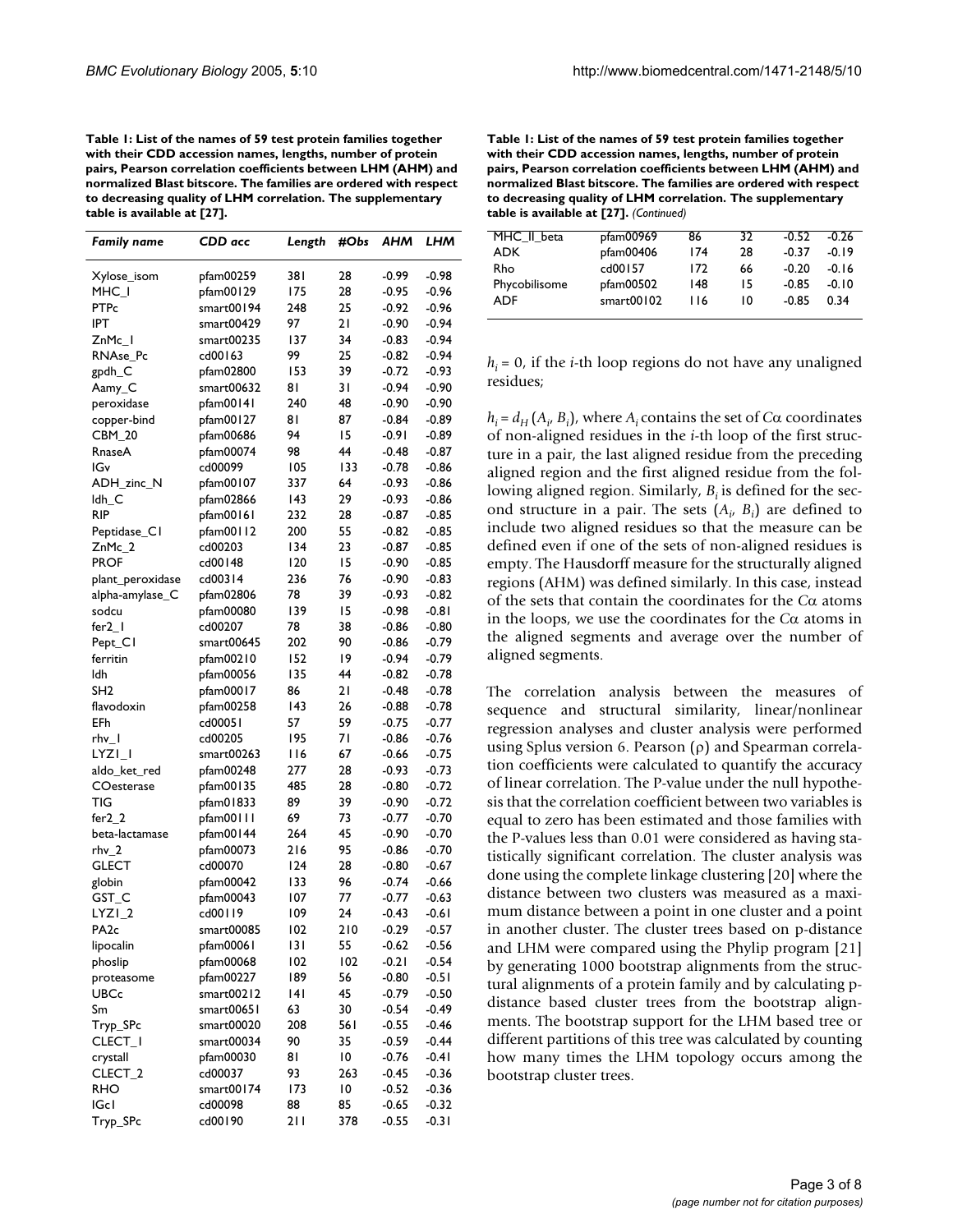| Table 2: Table shows the median of Pearson correlation coefficients, fraction of families with statistically significant correlation (P-      |  |
|-----------------------------------------------------------------------------------------------------------------------------------------------|--|
| value less than 0.01) and the fraction of families with the ratio $r^2$ higher than 0.9 for each measure of structural similarity used in the |  |
| study.                                                                                                                                        |  |

|             | <b>Median correlation coefficient</b> | % families with significant<br>correlation | % families with $r^2 > 0.9$ |
|-------------|---------------------------------------|--------------------------------------------|-----------------------------|
| <b>RMSD</b> | $-0.81$                               | 90                                         |                             |
| <b>AHM</b>  | $-0.82$                               | 90                                         | 80                          |
| <b>LHM</b>  | $-0.76$                               | 88                                         |                             |

### **Results and discussion**

Tables [1](#page-2-0) and 2 show the accuracy of correlation obtained between the various measures of structural similarity (RMSD, AHM and LHM). As can be seen from these tables, the correlation quantified by the Pearson correlation coefficient is quite high for most of the families and half of the families have coefficients between -0.76 and - 0.81 depending on the structural similarity measure used (Spearman rank correlation coefficients were shown to be very close to those reported in Tables [1](#page-2-0) and 2). This result is consistent with the studies of Wood and Pearson who showed on a smaller test set of 35 protein families that half of them have correlation coefficients greater than 0.878 [8]. In their case the sequence-structure correlation was quantified, however, by using only the measures based on the structurally aligned regions of the proteins.

The dependence of structural similarity on sequence similarity in some cases can be more accurately described by the nonlinear regression model taking into account higher order quadratic terms. To quantify how much the nonlinear terms improve the data fitting, we use the ratio of squared correlation coefficient for linear  $(R_l^2)$  and nonlinear ( $R_n^2$ ) models ( $r^2 = R_l^2 / R_n^2$ ). In the overall test set only 12 families have *r*2 – ratio smaller than 0.9 (with LHM used as a structural similarity measure) indicating that for these cases adding the non-linear term improves the performance of modeling by about 10%.

As was shown previously, the evolutionary relatedness between proteins can be successfully gauged from the comparison of their loop regions [7]. Indeed, Table 2 and Figure [1](#page-4-0) show that within the families of homologous proteins, the structural changes in loops are strongly coupled with evolutionary distance, which in the first approximation can be estimated using normalized Blast score. The structural-sequence dependence in loop regions for 71% of our protein families can be well described by a linear model and for 88% of protein families the linear correlation coefficients are found to be statistically significant. Comparing different measures of structural similarity one can see that AHM performs somewhat better than other quantities yielding 90% of families with statistically significant linear correlation coefficients (with Pvalue <  $0.01$ ) and 80% of families with  $r^2 > 0.9$ .

However, not all families exhibit such good correlation. One example of a protein family showing particularly low LHM correlation is the family of Actin depolymerisation factor/cofilin-like domains (ADF). The sequence-structure correlation for loop regions of this family is not statistically significant (the Pearson correlation coefficient is close to zero) whereas the sequence-structure correlation for the protein core is very high ( $\rho = -0.85$  with AHM). Indeed, different proteins of this family show distinctly different loop conformations and evolutionary analysis of ADF family argued that the insertions present in the vertebrate ADF/cofilins (and not present in non-vertebrate cofilins) might be important for nuclear function of mammalian cofilins [22]. Therefore, in this case the structural heterogeneity of loop regions can be explained by the acquisition of a new distinct function by some members of this family. For some families, for example, Trypsin-like serine protease (Tryp\_SPc), neither LHM ( $\rho = -0.31$ ) nor AHM ( $\rho = -0.55$ ) similarity measures exhibit a good sequence-structure correlation (Figure [1](#page-4-0)(c)).

Among families with particularly high LHM correlation are the families of Xylose isomerase (Xylose\_isom), Class I Histocompatibility antigen (domains alpha 1 and 2, MHC\_I), Protein tyrosine phosphatase (PTPc) and others. Figure [1](#page-4-0) shows two families with high sequence-structure correlation using the LHM measure: Ig-like plexins (IPT) and Ribonucleases A (RnaseA). The IPT family is characterized by high sequence-structure correlation for both core ( $\rho_{AHM}$  = -0.90) and loop regions ( $\rho_{LHM}$  = -0.94). On the other hand, the protein core structure of the RnaseA family changes very little with sequence whereas the loop structure gradually diverges as sequence becomes more and more dissimilar ( $\rho_{\text{AHM}}$  = -0.48,  $\rho_{\text{LHM}}$  = -0.87).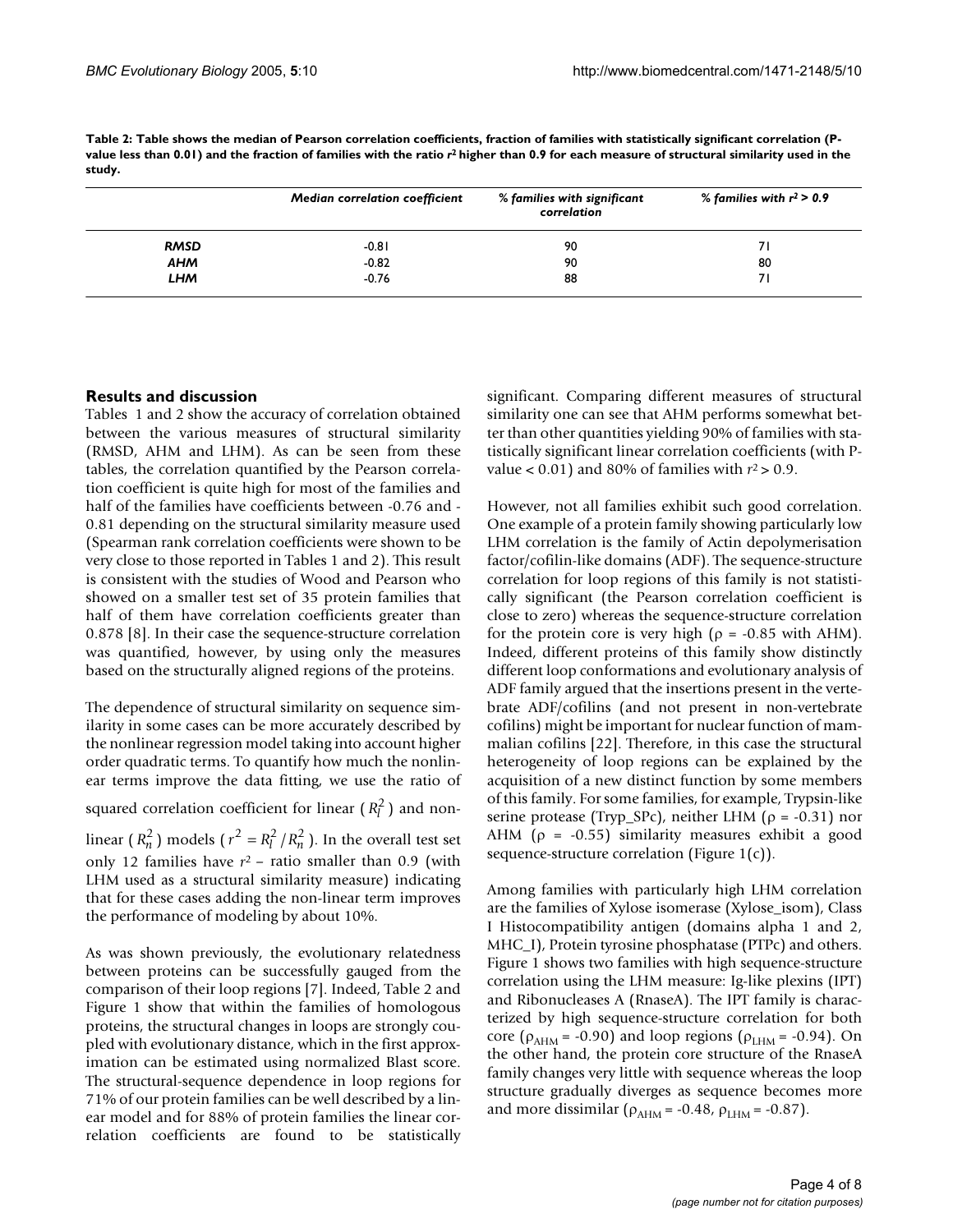<span id="page-4-0"></span>

Figure 1 and 2008 and 2008 and 2008 and 2008 and 2008 and 2008 and 2008 and 2008 and 2008 and 2008 and 2008 an Hausdorff measure (in Angstroms) for loop (LHM) and aligned (AHM) regions is plotted versus the normalized Blast bitscore for three families: Pancreatic ribonucleases (RnaseA), Ig-like plexins/transcription factors (IPT) and Trypsin-like serine proteases (Tryp\_SPc). Solid line shows the linear regression fit of the data.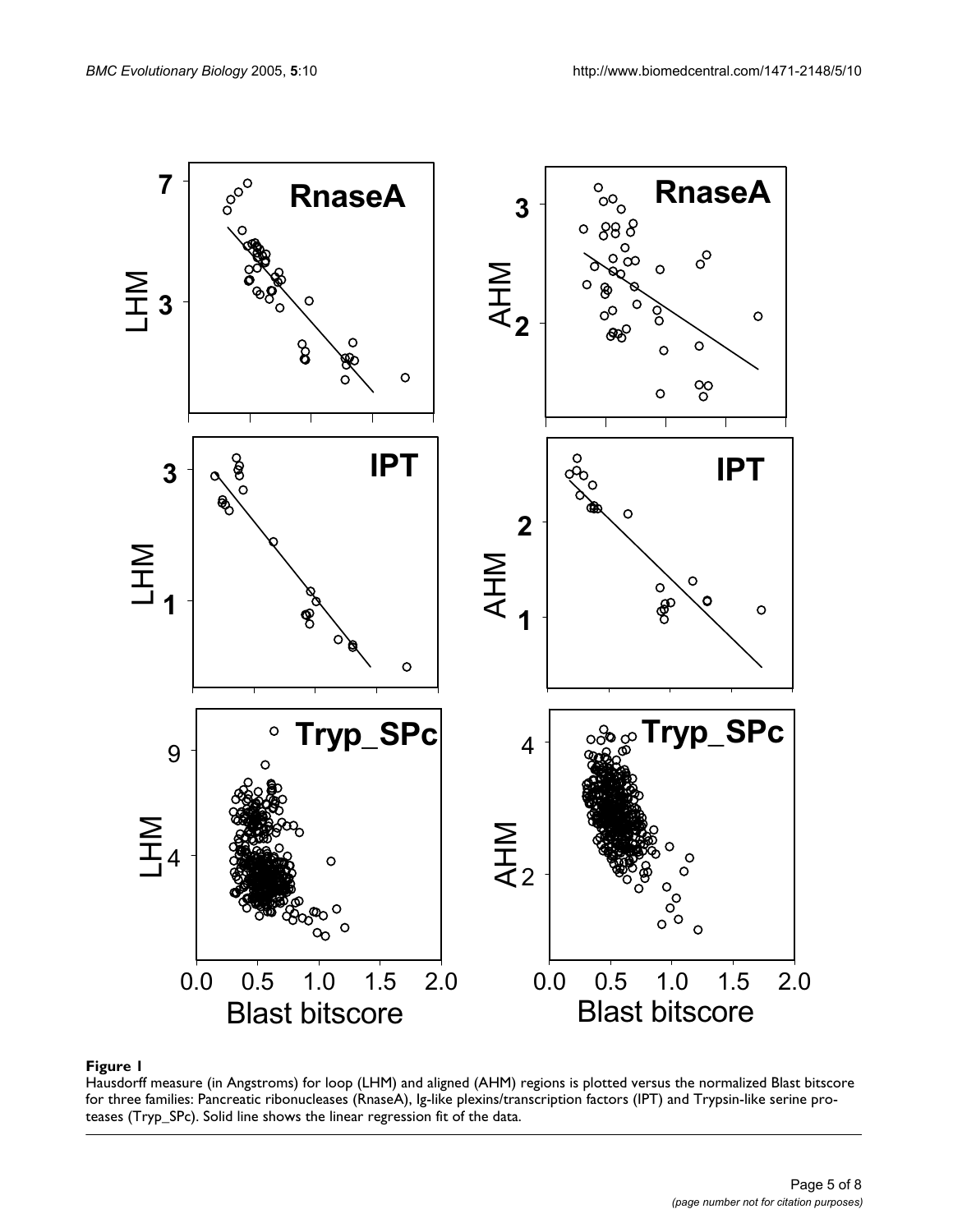



### Figure 2

Complete linkage cluster tree produced using fraction of non-identical residues (p-distance), RMSD (Å), and LHM (Å) is plotted between proteins from Pancreatic ribonuclease family (RnaseA). Five major groups of RnaseA family according to Rosenberg et al [23] are: eosinophil ribonucleases (ER), pancreatic ribonucleases (PR), angiogenins (ANG), Rana ribonucleases (RR) and ribonuclease 4 (R4). The maximum parsimony tree described by Rosenberg et al [23] is given in

To understand whether significant sequence-structure correlation for loop regions has an underlying biological meaning, we performed a cluster analysis of proteins from two diverse families, Ribonuclease A (RnaseA), and SH2 domain (SH2,  $\rho_{\text{AHM}}$  = -0.48,  $\rho_{\text{LHM}}$  = -0.78), using different measures of sequence and structural similarity. Figure 2 depicts the cluster trees constructed using distance/similarity matrices which were based on the fraction of nonidentical residues (p-distance), RMSD and LHM for these two families.

The RnaseA family represents a very interesting example to study as it is characterized by considerably different catalytic efficiency and substrate preferences among family members and the different aspects of its activity is not well understood. Although cysteines that form disulfide bonds, catalytic histidines and lysine residues are mostly structurally and sequence conserved, there is a great variability in sequence between other regions of RnaseA proteins [23,24]. We compared the obtained cluster trees (Figure 2) with the maximum-parsimony phylogenetic tree derived by Rosenberg et al [23], the Phylip format of this tree is given in the captions of Figure 2. As shown in this figure, the RMSD-based tree divides pancreatic ribonucleases (PR) into two groups and puts together two very different proteins: angiogenin (ANG) and *Rana* ribonuclease (RR) although angiogenin has a very weak enzymatic activity and is a tumor-growth promoter while *Rana* ribonuclease P-30 has ribonuclease activity and antitumor effects. In contrast to the RMSD cluster tree, distance matrices based on the loop (dis)similarity measure correctly cluster the representatives of the five major groups of the Ribonuclease family as per Rosenberg et al [23]. Although the topology of the p-distance based cluster tree is somewhat different from the topology of the LHM based tree (with bootstrap support less than 0.001), it also produces a biologically meaningful clustering as judged from Rosenberg et al [23].

SH2 domains represent phosphor-tyrosyl peptide binding modules which are found in many signaling proteins. The specificity of phosphate interaction with a protein has been attributed to the hydrophobic pocket which is mostly formed by two loop regions [25]. Our analysis shows that indeed the loop regions have a much higher accuracy in clustering of functional subfamilies of SH2 domains. Comparing our cluster trees with the classification of Songyang et al [26] and cluster trees of SH2 phosphotyrosyl binding sites [25] we can see from Figure 3 that p-distance based and RMSD based distance matrices cluster correctly two representatives of the "1A" subfamily (vsrc, hck), but separate proteins from subfamily "1B" (csk, csk, syk) and "4" (shptp2 and shc). In contrast, these subfamilies ("1B" and "4" [26]) are very well supported by the cluster tree which is based on the LHM measure.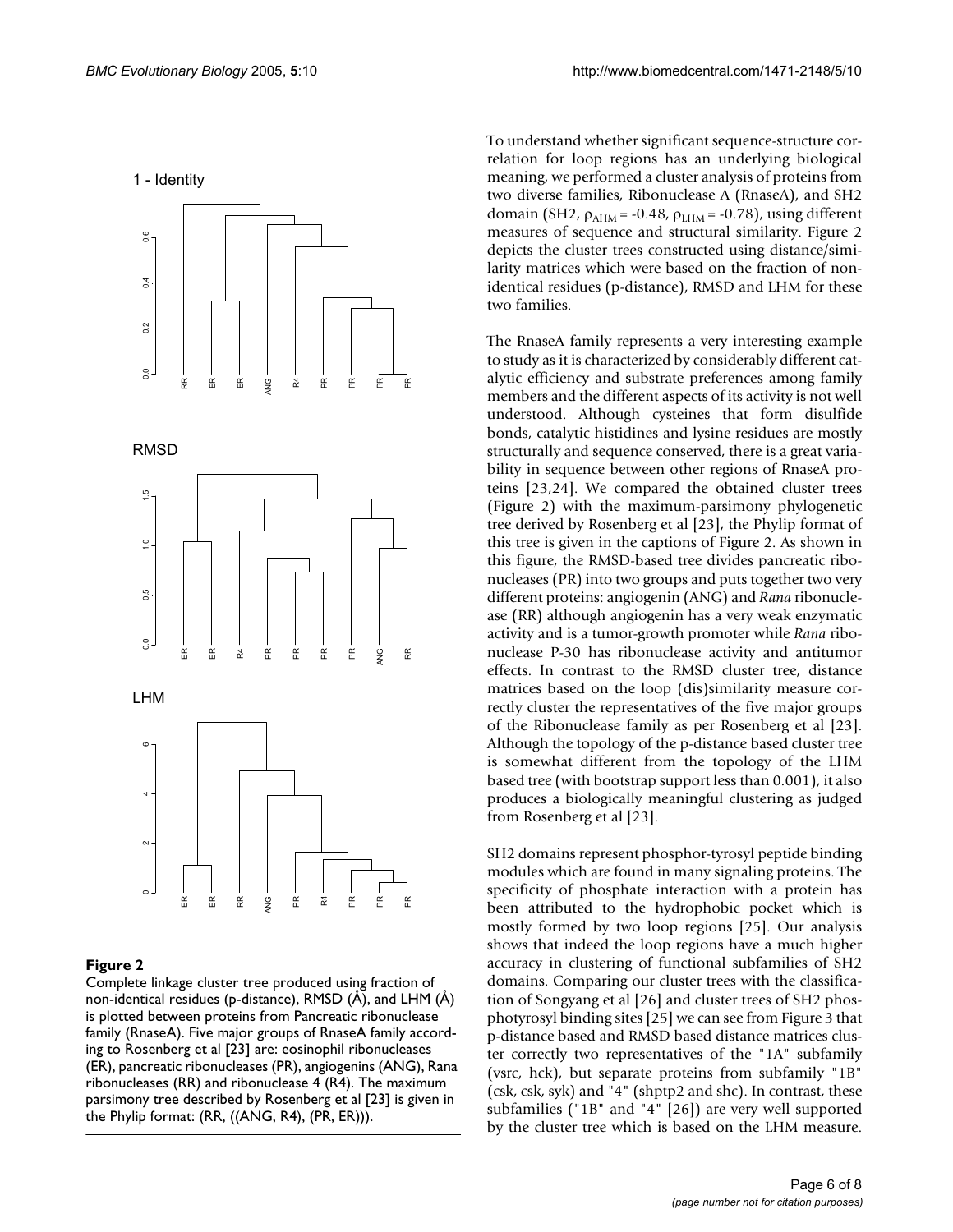



### Figure 3

Complete linkage cluster tree produced using fraction of non-identical residues (p-distance), RMSD (Å), and LHM (Å) is plotted between proteins from SH2 family (SH2). The classifications of SH2 domains according to [25, 26] are given in the parentheses: syk (1B, B), shptp2 (4, C), vsrc (1A, A), hck (1A, A), csk (1B, B), P85a (3, D) and shc (4,).

The bootstrap calculations (see Methods) show that the LHM based topology is supported by the p-distance based clustering algorithm at less than the 0.001 level. Different partitions of this tree are supported at higher but still nonsignificant levels, namely 0.11 for the "1B" subfamily (csk, csk, syk) and 0.01 for the subfamily "4" (shptp2 and shc). This in turn indicates that the two cluster trees can be considered statistically different.

### **Conclusions**

Here we have presented an analysis of how the structure of protein loops changes in evolution as homologous proteins diverge from each other. We showed that for the majority of protein families there exists a statistically significant linear correlation between measures of sequence similarity and average loop structural similarity. This in turn suggests that loops change in evolution via a stepwise insertion or deletion process and clearly one can not portray even longer loop regions as "irregular conformations" or "random coils". Indeed, our results imply that, in general, loops are under constant evolutionary constraints which, apparently, are weaker than those for a protein core but still strong enough to preserve the loop overall structure. Since loops do not contribute much to the protein core stability, these constraints predominantly arise from the importance of loops in interacting with ligands, other proteins and cells, as well as a possible role of loops in protein folding.

Modeling of insertion and deletion events in evolution poses a lot of difficulties and protein evolution is usually reconstructed based only on the aligned regions of proteins. We demonstrated that loop regions which usually correspond to the non-aligned protein regions can be very important in inferring the phylogenetic history of a protein family. Moreover, it was shown, that sometimes sequence and structure similarity measures comparing proteins in their core are not sensitive enough to detect subtle (dis)similarities between the subfamilies. Loopbased measures which emphasize the dissimilarities between different protein members can shed light on the evolutionary relationships between homologous proteins.

### **Authors' contributions**

AP and TM contributed equally to this paper.

### **Acknowledgements**

We especially thank Stephen Bryant and Yuri Wolf for insightful discussions. This work has been supported by the NIH Intramural Research Program.

### **References**

- 1. Richardson JS: **[The anatomy and taxonomy of protein](http://www.ncbi.nlm.nih.gov/entrez/query.fcgi?cmd=Retrieve&db=PubMed&dopt=Abstract&list_uids=7020376) [structure.](http://www.ncbi.nlm.nih.gov/entrez/query.fcgi?cmd=Retrieve&db=PubMed&dopt=Abstract&list_uids=7020376)** *Adv Protein Chem* 1981, **34:**167-339.
- 2. Wilmot CM, Thornton JM: **[Analysis and prediction of the differ](http://www.ncbi.nlm.nih.gov/entrez/query.fcgi?cmd=Retrieve&db=PubMed&dopt=Abstract&list_uids=3184187)[ent types of beta-turn in proteins.](http://www.ncbi.nlm.nih.gov/entrez/query.fcgi?cmd=Retrieve&db=PubMed&dopt=Abstract&list_uids=3184187)** *J Mol Biol* 1988, **203:**221-232.